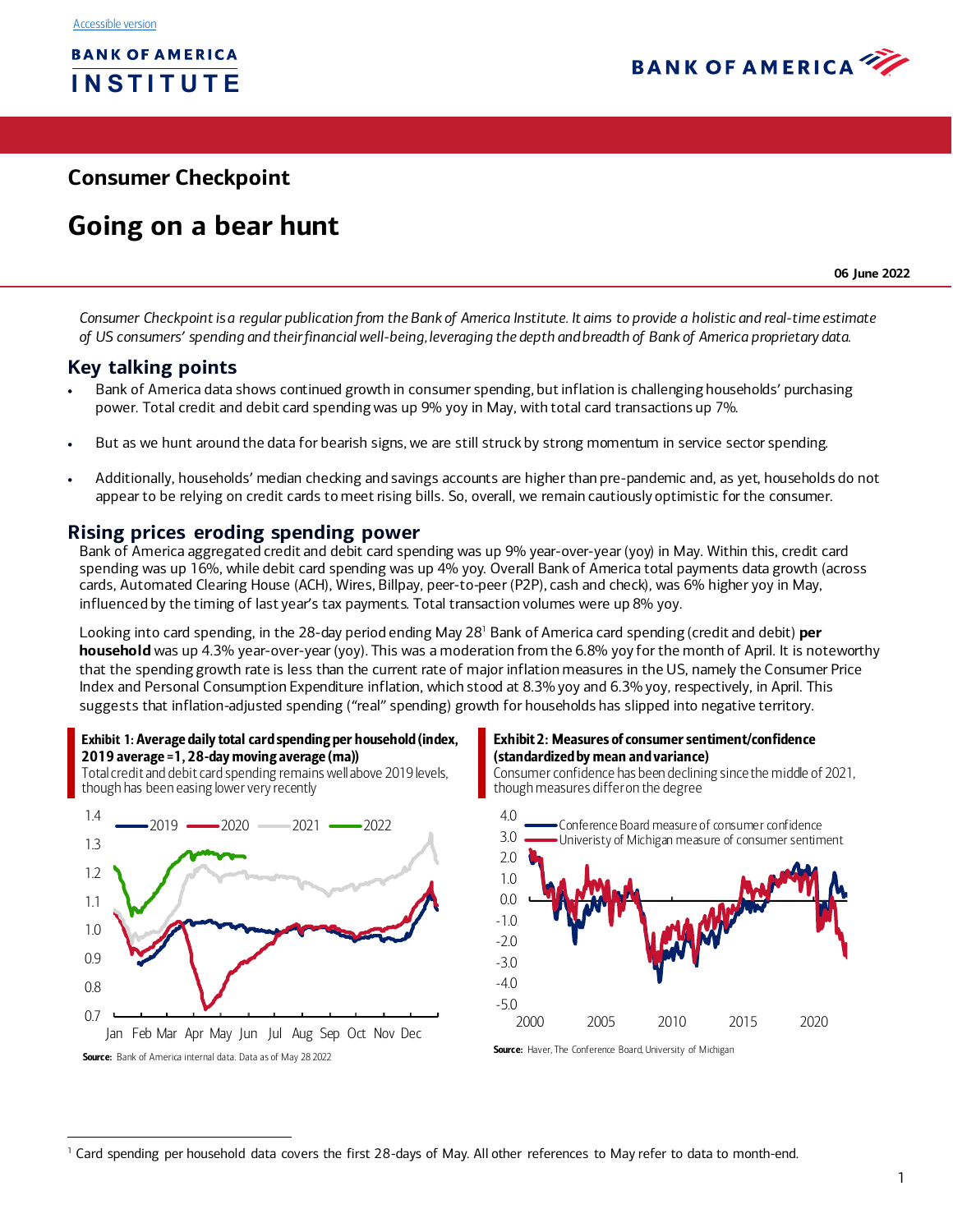Over the same period in 2021, the level of card spending was rising fairly sharply, reflecting the bounce-back following the easing of COVID-related restrictions as well as the impact of stimulus payments. The impact of both of these has tended to depress the year-on-year growth rate of card spending for the 28-days to May 28. A[s Exhibit 1](#page-0-0) confirms, the current level of credit and debit card spending per household remains well above the 2019 level, and the current level is tracking broadly flat over recent months.

Still, consumer sentiment has become less favorable and there is considerable focus on the outlook given higher inflation and the Federal Reserve's rate hikes. [Exhibit 2](#page-0-1) illustrates that consumer sentiment has been declining since around the middle of 2021, though the deterioration is considerably worse on the University of Michigan's sentiment measure than the Conference Board's confidence measure. Both measures are similar but not identical in design and it could be that the impact of inflation is having different effects here. Specifically, the University of Michigan measure is more sensitive to financial conditions while the Conference Board measure is more related to labor markets.

The rise of gas prices is likely one factor weighing heavily on consumer sentiment, with average retail gas prices reaching a record high in May. Gas prices are of course highly transparent for consumers and this was likely one reason for consumers becoming less optimistic. It appears that the impact of these higher gas prices is felt by the lower income households in particular. According to the aggregated Bank of America card data, average gas spending as a share of total card spending per household surged to 7.8% for the week ending May 28<sup>th</sup>, up from just 6.4% for the month of February. But for the lower income group (defined as those with annual household income lower than \$50k) the average share of gas spending has surged to 9.5% [\(Exhibit 3\)](#page-1-0)

<span id="page-1-0"></span>



Share of consumer credit/debit card spending on gasoline surged as prices hit record high levels

Source: Bank of America internal data. Note: Households with annual income less than \$50k takes up roughly 35% of total US households based on data from Census Bureau.

# **A tale of two types of spending**

As gas spending takes up larger share of consumer wallet, other areas of spending appear to be coming under increasing pressure. It appears durable goods spending has been largely taking the hit from higher food and gas prices. A[s Exhibit 4](#page-2-0) shows, durable goods spending, which includes furniture, electronics and home improvement, was down 11% on a yoy basis for the seven days to May 28.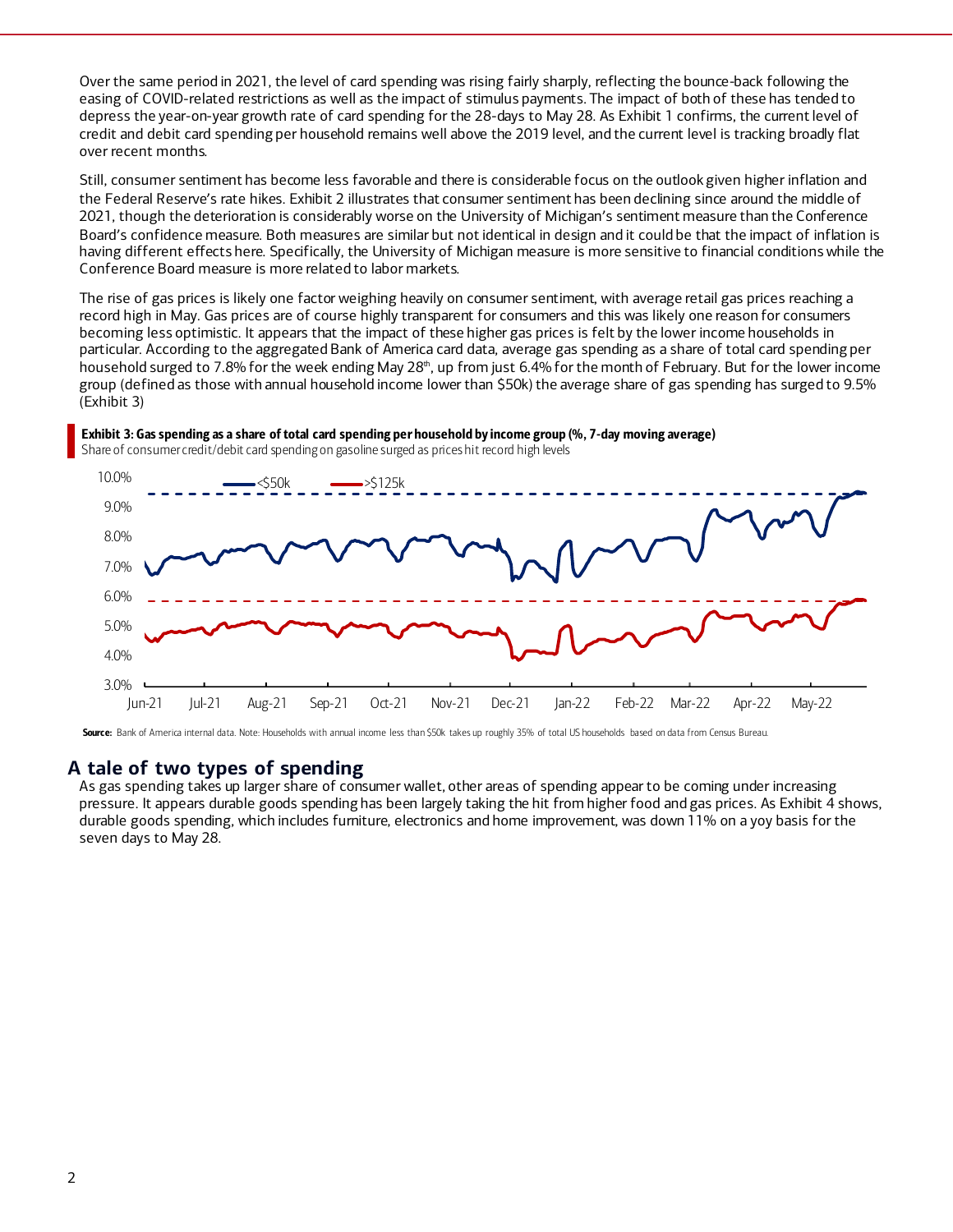#### <span id="page-2-0"></span>Exhibit 4: Spending for durable goods and leisure services (%yoy change of the 7-day moving average of spending levels)

After surging during the pandemic, durable goods spending has been negative on a %yoy basis



#### <span id="page-2-1"></span>Exhibit 5: Spending per household on assorted services (%yoy change for the 28-day period ending May 28)

Travel and entertainment showed strong %yoy growth with the higher income group leading the gains



Source: Bank of America internal data

Source: Bank of America internal data

But while goods spending appears to have weakened as higher inflation bites, the same is not true so far for services spending. This is important because over 60% of consumer spending is on service[s. Exhibit 5](#page-2-1) illustrates the yoy growth rates for the 28 days to May 28 for a number of leisure categories. All growth rates remain very strongly up compared to a year ago. Of course, some of this will reflect the re-opening of the economy and the switch back into service spending and away from goods. Looking by the income distribution, the % yoy rates for services spending are the strongest for the higher income group (households with annual income >\$125k) who has had the biggest pent-up demand for travel and entertainment.

Not all service sector spending takes place using debit or credit card[s. Exhibit 6](#page-2-2) shows a selection of service sector related spending using ACH/Wires spending channels. Some of the change over this period may reflect changes in the way people are paying for things – using fewer checks for example. But the big picture is that compared to May 2019, childcare, professional services, utility payments and a range of other services spending are all showing very strong growth.

#### <span id="page-2-2"></span>Exhibit 6: Service sector spending across ACH/Wires categories (% change May 2019-May 2022)

Spending using ACH/Wires categories aligned to service sector activity is strong



Source: Bank of America internal data

# **Midwest Chill and Miami Heat**

We took a look at total card spending per household by major Metropolitan Statistical Areas (MSAs) for the 4 weeks to May 28 and found meaningful regional differences. On a % yoy basis, spending was strong for cities in the South, with Miami seeing a solid gain of 6.8%. Meanwhile spending in cities in the Midwest was fairly muted, with Chicago only seeing a 1.4% yoy gain in total card spending [\(Exhibit 7](#page-3-0)). Note that spending levels in May 2021 were relatively strong in Chicago and Detroit due to strength in manufacturing activities, which might have depressed the current yoy rates. Moreover, the employment index of the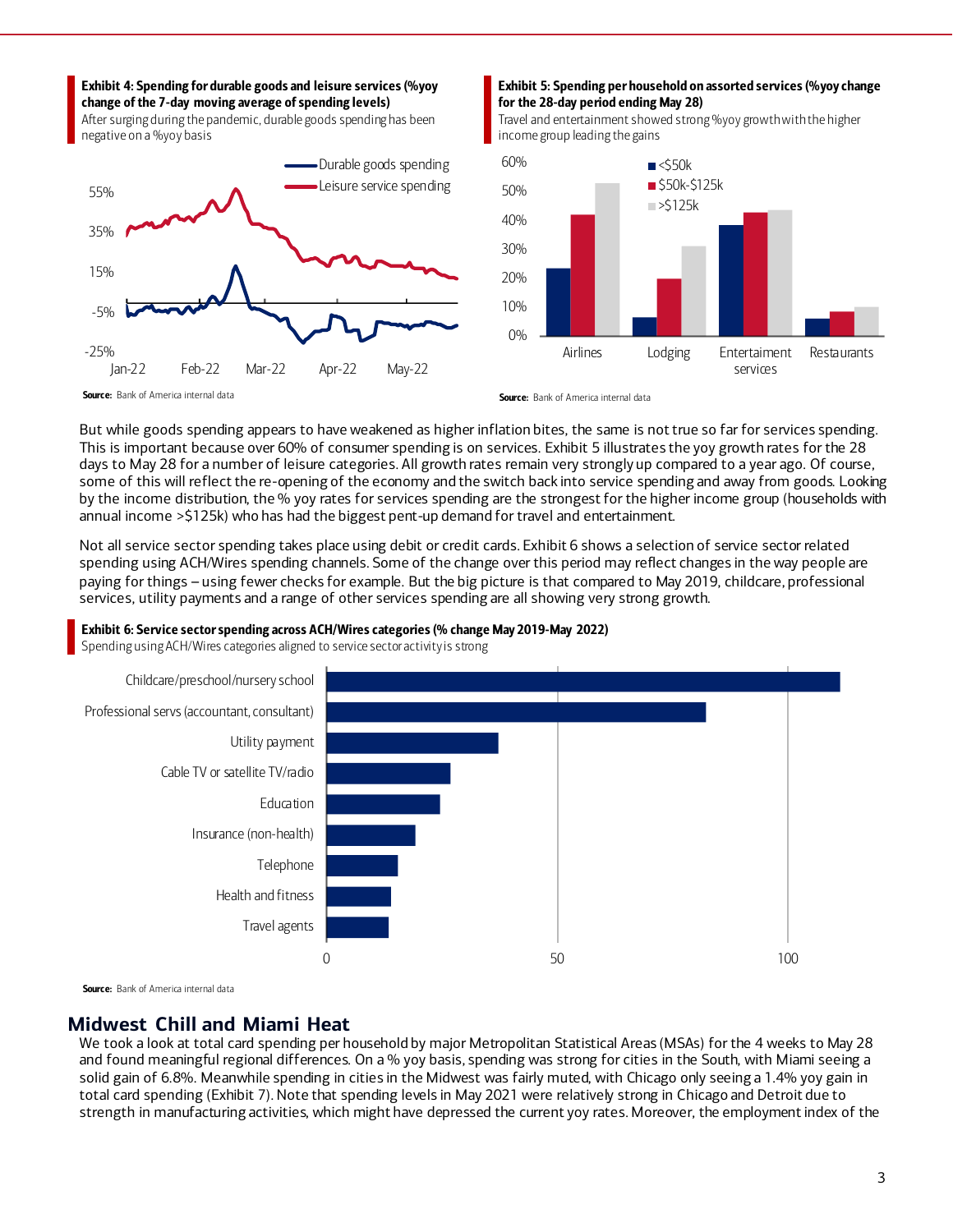Chicago PMI measure has been in contractionary territory since last November, which could have weighed on current spending levels in the region as well.



#### <span id="page-3-0"></span>Exhibit 7: Total card spending for major MSAs (%yoy change for the 28-day period ending May 28<sup>th</sup>)

Spending in the Midwest showed the biggest relative weakness

Source: Bank of America internal data

# **Consumer facing cross currents**

The overall consumer outlook is difficult to read, as there any number of cross winds currently. It is clear that 'bearish' sentiment has increased. And on the downside higher inflation presents households with a real challenge, along with any slowdown in the overall economy as the Fed hikes rates likely to impact households. But on the upside, the labor market is continuing to generate strong wage growth, which can at least partly compensate for higher inflation. And when we hunt through the data we still see positive momentum in services spending.

Additionally, when we look at the current median deposit levels in savings and checking balances, it appears that households continue to have higher 'buffers' relative to before the pandemic.

Another favorable sign is that the share of credit card spending per household to total card spending per household remains around 2019 levels. In other words, it does not appear that households are having to spend more on credit cards to pay rising bills. If we only focus on households with annual income less than \$50K, we also find that credit card spending as a share of total card spending was around the same level as in May 2019 [\(Exhibit 9\)](#page-3-1).





#### <span id="page-3-1"></span>Exhibit 9: Credit card spending share of total card spending for households with at least one credit and debit card since 2019 (%).

Credit card spending relative to debit card spending is little changed versus May 2019.



Source: Bank of America internal data

<sup>&</sup>lt;sup>2</sup> Monthly data includes those households that had a consumer deposit account (checking and/or savings account) for all 40 months from January 2019 through April 2022.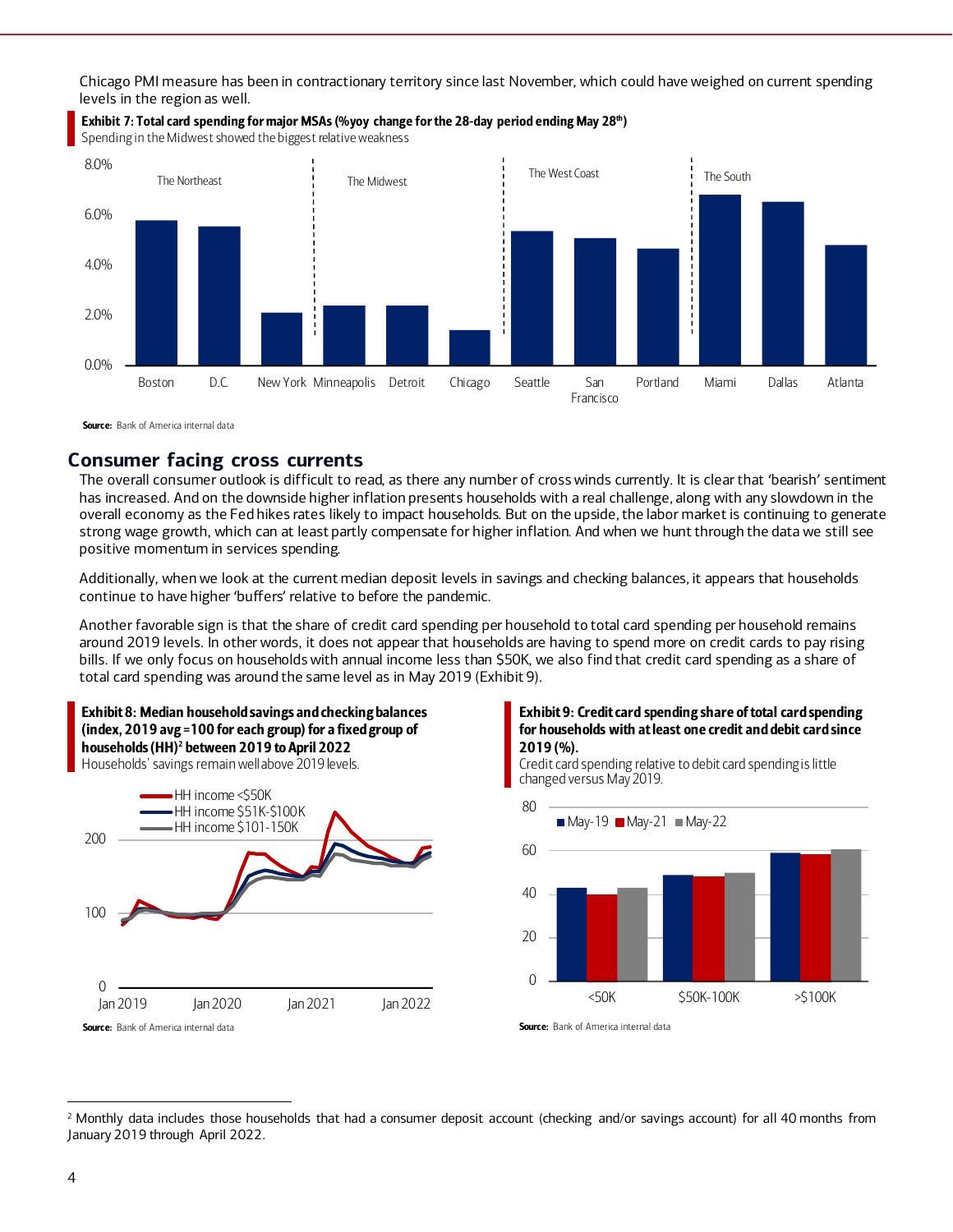# **Contributors**

# **David Tinsley**

Senior Economist, Bank of America Institute

# **Anna Zhou**

Economist, Bank of America Institute

# **Sources**

## **Li Wei**

Senior Vice President, Global Risk Analytics

### **Ana Maxim**

Senior Vice President, Consumer and Small Business

## **Jonathan Kaplan**

Senior Vice President, Digital and Marketing

### **Methodology**

Selected Bank of America transaction data are used to inform the macroeconomic views expressed in this report and should be considered in the context of other economic indicators and publicly available information. In certain instances, the data may provide directional and/or predictive value. The data used are not comprehensive; they are based on aggregated and anonymized selections of Bank of America data and may reflect a degree of selection bias and limitations on the data available.

Total payments include total credit card, debit card, ACH, wires, billpay, person-to-person, cash and checks. The payments data represents aggregated spend from Retail, Preferred, Small Business and Wealth Management clients with a deposit account or credit card. Data is not adjusted for seasonality, processing days or portfolio changes, and may be subject to periodic revisions. Aggregated card spend is based on processing date while the 'per household' measure is based on transaction date.

The household consumer deposit data based on Bank of America internal data is derived by anonymizing and aggregating data from Bank of America consumer deposit accounts in the US and analyzing that data at a highly aggregated level. Monthly data includes those households that had a consumer deposit account (checking and/or savings account) for all 40 months from January 2019 through April 2022.

Bank of America credit/debit card spending per household include spending from active US households only. Only card holders making a minimum of five transactions a month are included in the dataset. Spending from corporate cards are excluded. Data regarding merchants who receive payments are identified and classified by the Merchant Categorization Code (MCC) defined by financial services companies. The data are mapped using proprietary methods from the MCCs to the North American Industry Classification System (NAICS), which is also used by the Census Bureau, in order to classify spending data by subsector. Spending data may also be classified by other proprietary methods not using MCCs.

Additional information about the methodology used to aggregate the data is available upon request.